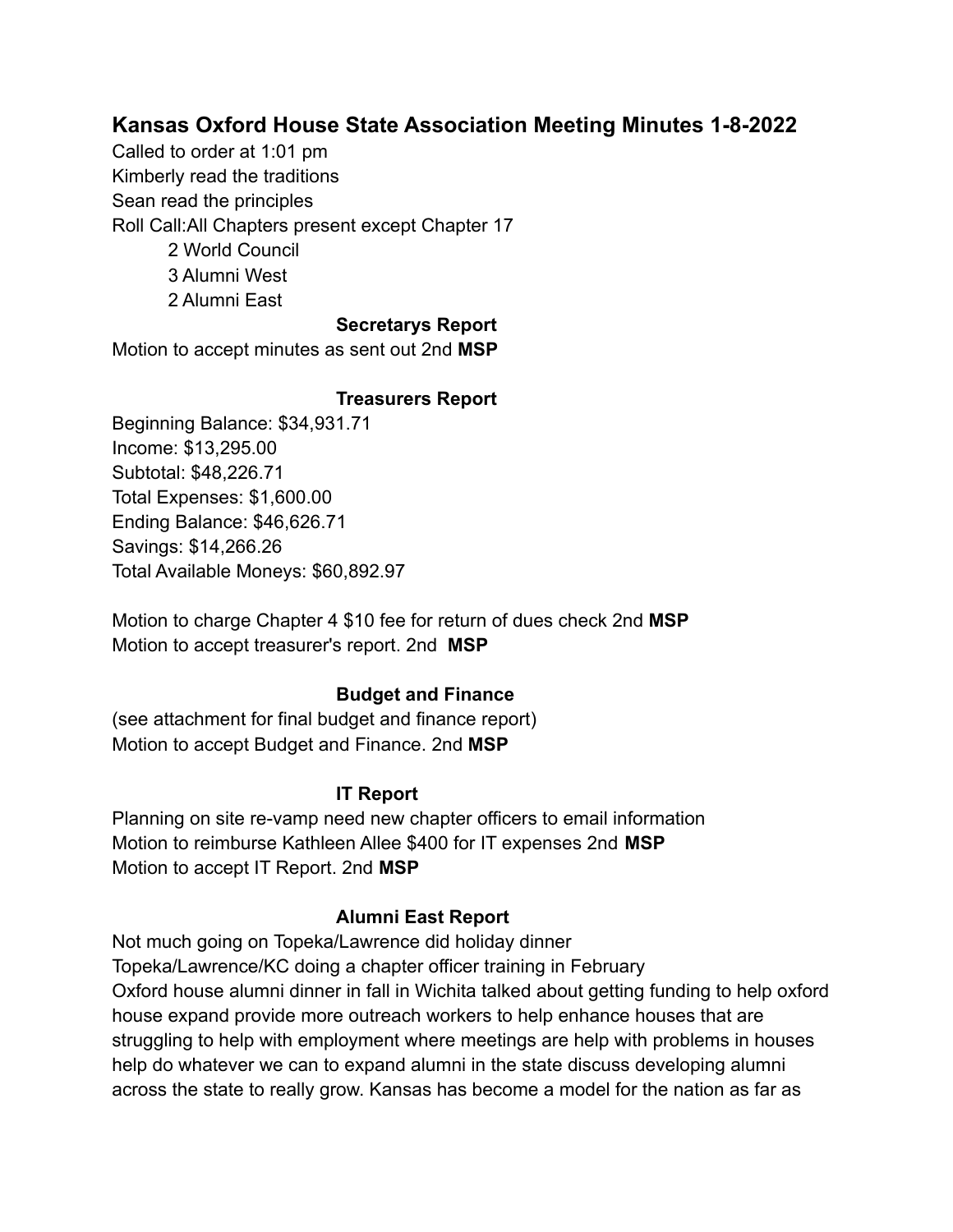expanding houses and how we open them. Talks of holding a bi-monthly state wide alumni meeting, maybe hold it opposite month of state meeting. Shooting for February 12th or 13th! Raised \$6500 for KC kids 160 presents 100 hygiene kit bags for people in treatment!

Motion to accept Alumni East. 2nd **MSP**

## **Alumni West Report**

Nothing really planned had a Christmas decoration contest in Great Bend area. Chapter 13 talking about setting up a mock house meeting training and basic reports training. Hoping to do that maybe March but with Covid-19 talks of doing it via video. So far in Wichita still planning February training. Did a thanksgiving dinner. Motion to accept Alumni West. 2nd **MSP**

## **Re-entry Report**

Got together this morning to discuss guidelines formed a committee to get something into prisons to help them understanding requirements of oxford going in. Talk about percentage of vote and application. Fora paid re-entry position. Coming up with more suggested guidelines. Out of 40 apps only 5 accepted. Talks about re-vamping re-entry page to help with vacancies.Re-entry applications to have different voting percentages for voting in re-entry so the re-entry committee is a guideline review. Trying to reduce the barrier of acceptance of re-entry. Talk about update vacancies site to show re-entry beds but would take a total re-vamp of website trying not to take away from house autonomy Motion to accept re-entry. 2nd **MSP**

## **World Council Report**

Just had meeting recently (bi-monthly call) new members and old present looking forward to summit March 6th working on last resolution voted on at world. Working on all resolutions in back of manual. Still working on archivist position and history of world council. Seth has been sitting in on a lot of Alumni meetings (he is alumni chair) trying to work on committee opening up to current residents for sub-committee will be more organized after summitt. World councils primary purpose to make sure the democracy side is being upheld. Marcus will be compiling a list of people to help with planning of next world meeting.

Motion to accept World Council Report. 2nd. **MSP**

## **Housing Services East Report**

Topeka held New Year's Eve bash that turned into a super spreader event. Apologized for not taking into consideration being precautious. Encourages keeping people safe. Looked at 2 properties for opening 2 new houses looking at splitting Chapter 2 to form Chapter 19.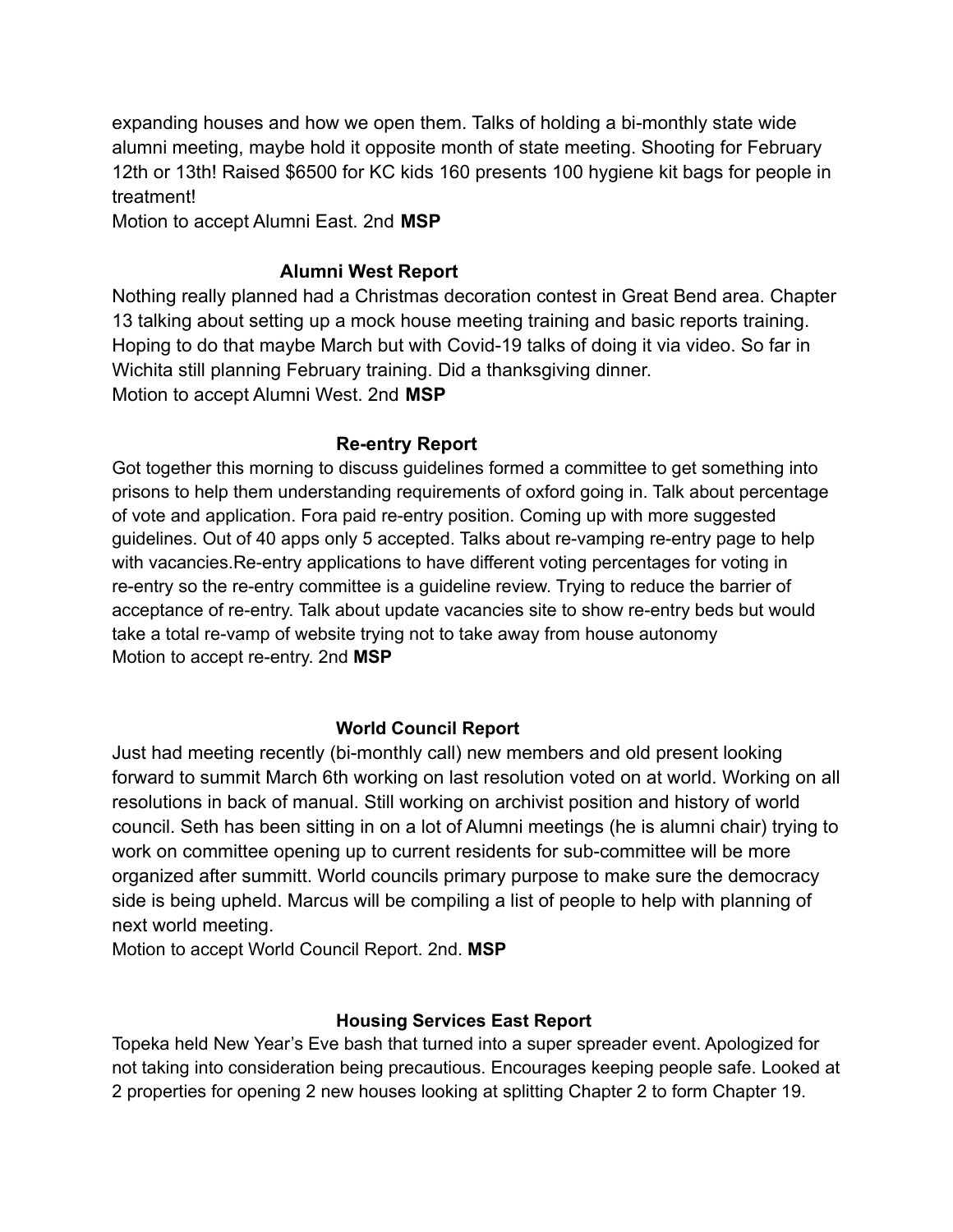Chapter 2 opened Jona and Chapter 14 opened Trojan. Lawrence opened new house looking at opening houses in manhattan and emporia.

Motion to accept Housing Services East. 2nd **MSP**

## **Discussion: Sean helped with Chapter 4 and what he sees is lack of replication**

## **Housing Services West Report**

Chapter 13 had a problem with Hensonback disruptive behavior and vacancies have filled up house took care of disruptiveness. A lot of houses doing manuel training. Beverly really turned around. Chapter 11 really struggling with houses shocker house having issues with accountability.

Motion to accept Housing Services West Report. 2nd. **MSP**

## **FORA Report**

119 people have accessed the new member fund. If you need more funds give Leigh-anne a call KERA funding still going on to help people directly affected by covid. If house needs narcan call FORA. Hired new people to FORA. OHI recommends 2 check signers. Do not forget new houses have a \$4000 match so total \$8000 only pay back \$4000. 150 houses 1273 beds 149 vacancies 8% per house 11.7% vacancies. Closed Liberal-Haven house Chapter 11 closed Zoe house.

Motion to accept FORA. 2nd.**MSP**

## **Revolving Loan Report**

See handout Motion to accept Revolving Loan Report 2nd **MSP Motion for break 2nd MSP Discussion: 10 minute break**

**Re-opened at 2:53 pm with Moment of Silence and Serenity Prayer**

## **Chapter Summary Reports**

## **Chapter 1**

Number of houses: 9 Number of beds: 83 Checking Account Balance: \$4208.25 Savings Account Balance: \$7017.50 Number of Vacancies: 6 Number of Relapses: 5 Dues paid: yes Contributions to OHI: \$200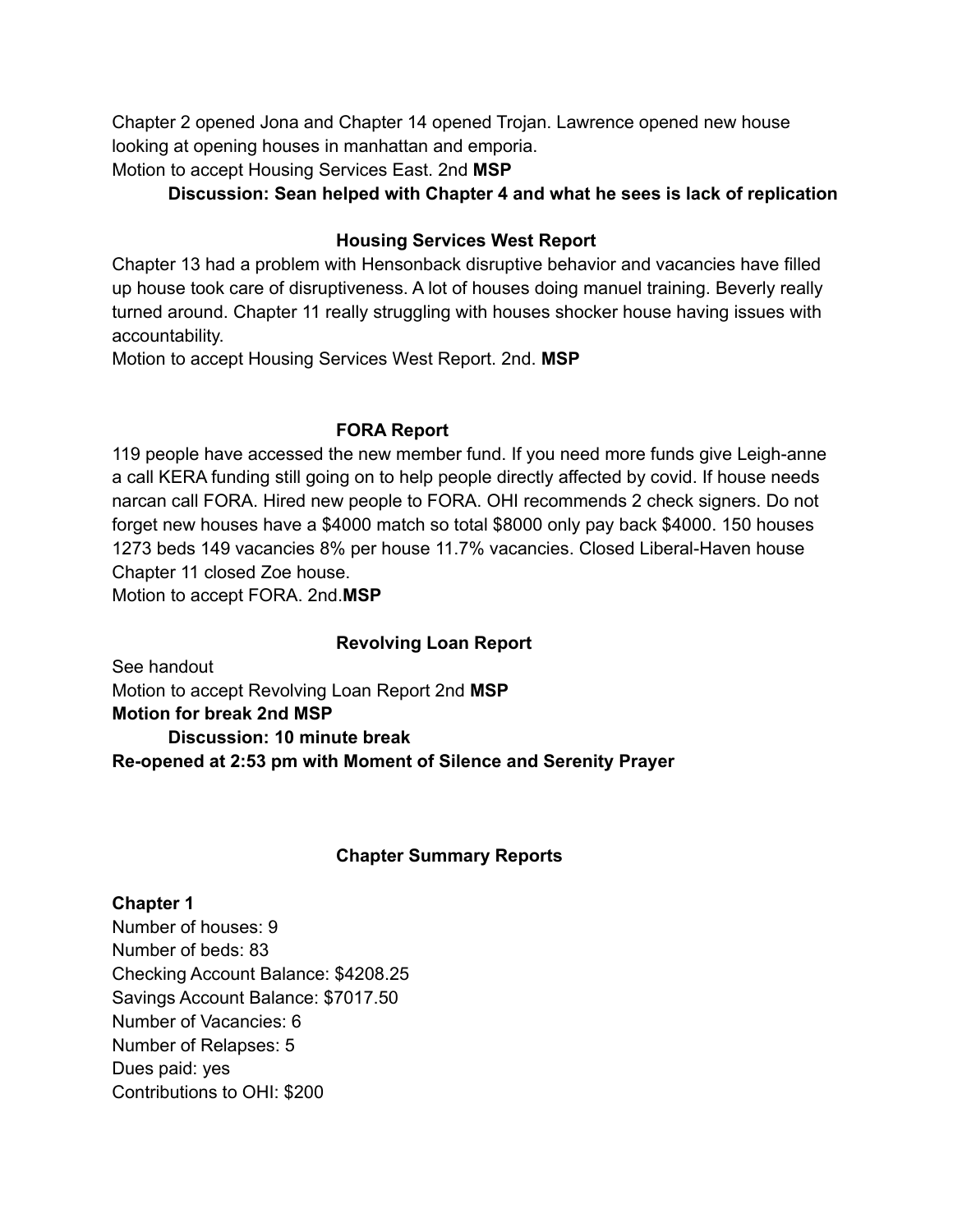Chapter 1 is doing good, we held a christmas party that also served as our December Chapter meeting, had some good food and lots of unity. We have elections coming up this month and are very excited to see some new people involved.

#### **Chapter 2**

Number of houses: 13 Number of beds: 110 Checking Account balance: \$7562.79 Savings Account balance: \$4496.32 Number of vacancies: 10 Number of relapses: 6 Dues paid: yes Contributions to OHI: \$1040.00

Jonah house opened November 15th 6 man. Vacancies are always low. Looked at 2 new properties - new men and woman house. Discussing a chapter split. Covid is popping up again, we adjust and adapt. Chapter elections are on January 18th.

#### **Chapter 3**

Number of houses: 12 Number of beds: 104 Checking Account balance: \$8055.09 Savings Account balance: \$3564.05 Number of vacancies: 2 Number of relapses: 5 Dues paid: yes Contribution to OHI: \$ 0

Had to go to Gratitude Manor as a chapter to check on house. HS went for 4 weeks straight after that for the house meeting. Gratitude Manor had ongoing issues throughout the year missing the majority of our housing services and chapter meetings. Our HS chairs attended multiple of their house meetings to assess the issue. When going to their meetings, meetings were ran with very little structure, multiple rules were not being followed, house reports were not being conducted correctly (every 2 weeks) democratic process was being poorly followed, house reports were out of order, ect. When attending their meetings the house was very reluctant to our suggestions, made both of our co-chairs feel intimidated, made it known they felt they didnt want nor need help from chapter. We continued to attend their house meetings to continue with suggestions and try to replicate anyways. Conducted a random house UA, all passed, one refused to UA so he was evicted. One of their core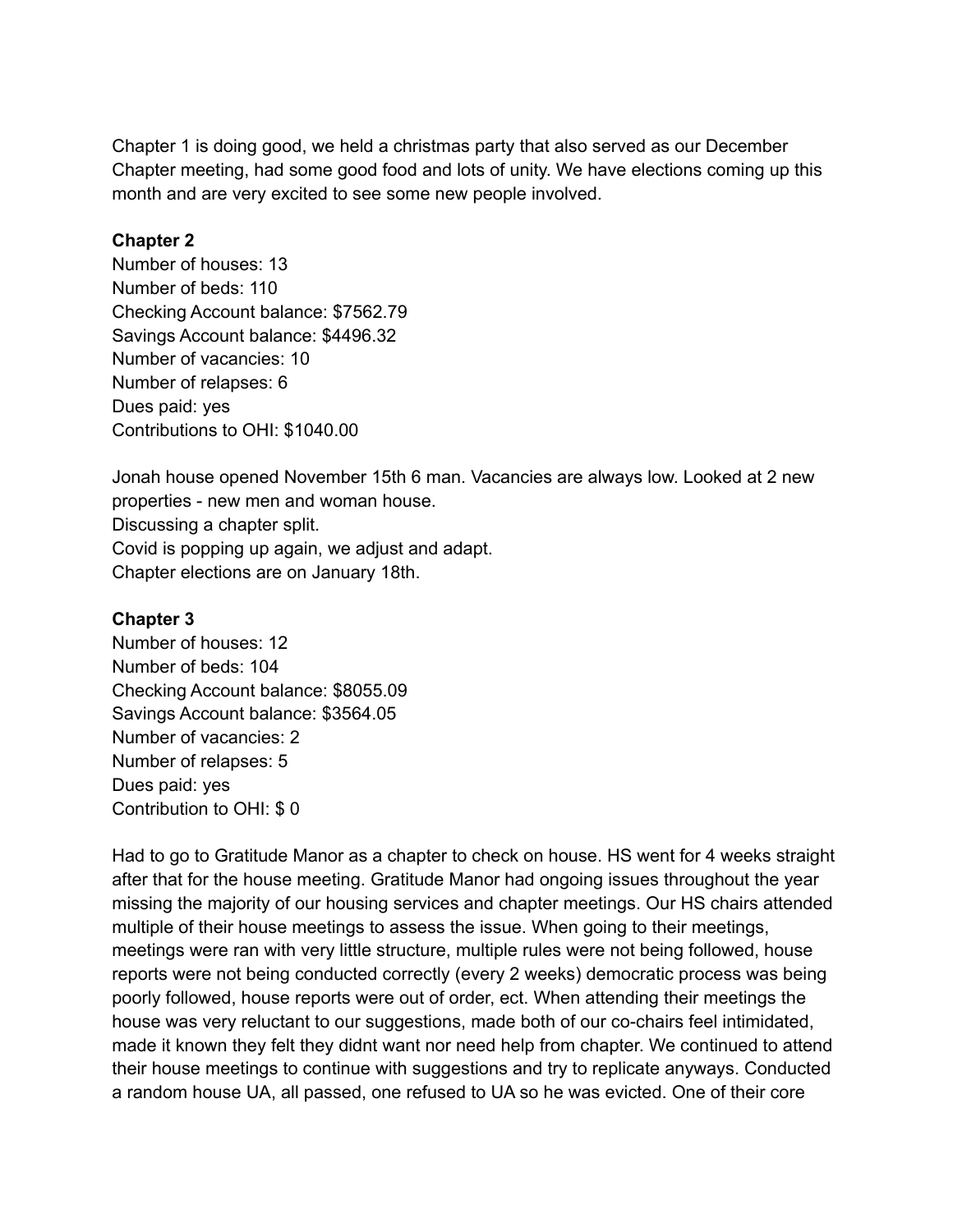members relapsed and was accepted back into the house the next day. Had certain guidelines to being accepted- one being that he UA twice a week. The house failed to follow through with this and swept it under the table. We called a ER chapter meeting due to them missing yet another Chapter and HS meeting. Since the house was not blatantly violating their charter we could not reconstruct. It was agreed that we would have two members from other houses move in to try and help the house. The house fought this in the ER meeting but ended up accepting. Before we moved forward, the house took it upon themselves to move two members from another house (who they knew personally) before we could get members in. They made promises to the chapter that these members are seasoned members who left their houses in good standing and are moving in solely to help Gratitude. Attended their house meeting with their new members - did not leave their previous houses in good standing. One of the newer members did take initiative to give suggestions- which lead to a verbal fight with the existing members due to them feeling "their house is ran their way and dont need suggestions" Continuing to go to their meetings but we are at a loss with this house, due to them holding onto "autonomy" even though they have been struggling for over a year. We also suggested to houses outside Gratitude to reach out to their members to go to meetings to try and get a program of recovery built back into the house but our willingness in our chapter has seemed limited. Any suggestions would be greatly appreciated. Waco house on December 2nd- we received a call that they had denied an interview that showed up during their meeting, that multiple members felt uncomfortable in their own home, that senior members were bending the rules to fit their narrative. We attended their meeting, a new member spoke on his feelings on these issues, the house did an amazing job of communicating these issues and came to a conclusion on their own. Everyone used their voice and put their principals over personalities. They also have 4 positive cases of COVID and have put a protocol into place- including requiring members who tested negative to wear masks outside of their house. Election on January 22nd HS services on zoom jan 12th.

#### **Chapter 4**

Number of houses: 10 Number of beds: 79 Checking Account balance: \$18416.74 Savings Account balance: \$0 Number of vacancies: 12 Number of relapses: 5 Dues paid: No Contributions to OHI: \$ 300

Our Chapter is ready for elections, we switched to zoom meetings due to amount of Covid-19 positive. Sunvale has been restructured, moved some experienced members from another house, loaned \$2000. Kennedy has started repaying their loan. Starting a fundraising committee, OHI beanies \$25 per cap, \$30 per beanie with pom-pom. Will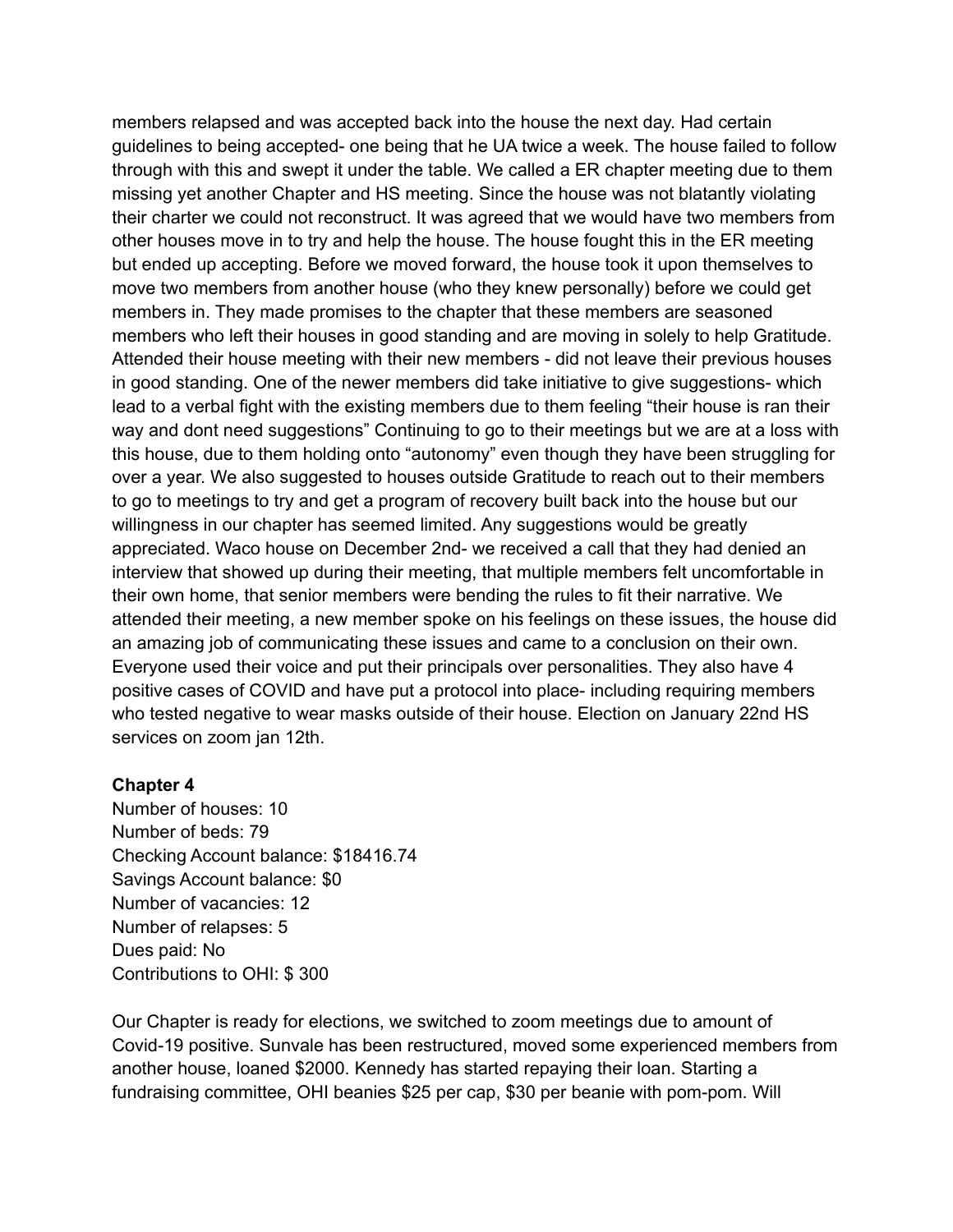discuss gift card donations for Park Place next chapter meeting to help provide groceries. Next Chapter meeting will motion to begin a new men's re-entry house in the Gardner/Edgerton area. Merriam house is doing well, 4 cases of covid but recovering. Upon covid recovery, delegating an events committee to spread unity, not covid among our chapter. Houses are beginning to invite each other to group AA/NA meetings.

## **Chapter 5**

Number of houses: 7 Number of beds: 54 Checking Account balance: \$4186.32 Savings Account balance: \$0 Number of vacancies: 7 Number of relapses: 1 Dues paid: yes Contributions to OHI: \$ 0

Chapter 5 has had their Chair and Treasurer move out of Oxford in the past two months. Then our co chair had covid. Our current sit in chair has had no replication. We opened the Chaperrel house December 15th, house seems to be doing well. Even with all the sudden changes in officers and little to no replication our chapter is thriving and members are stepping up to the challenge.

## **Chapter 6**

Number of houses: 5 Number of beds: 38 Checking Account balance: \$ Savings Account balance: \$ Number of vacancies: Number of relapses: Dues paid: Contributions to OHI: \$

No summary sent

## **Chapter 7**

Number of houses: 11 Number of beds: 96 Checking Account balance: \$ 8202.65 Savings Account balance: \$ 9695.43 Number of vacancies: 12 Number of relapses: 13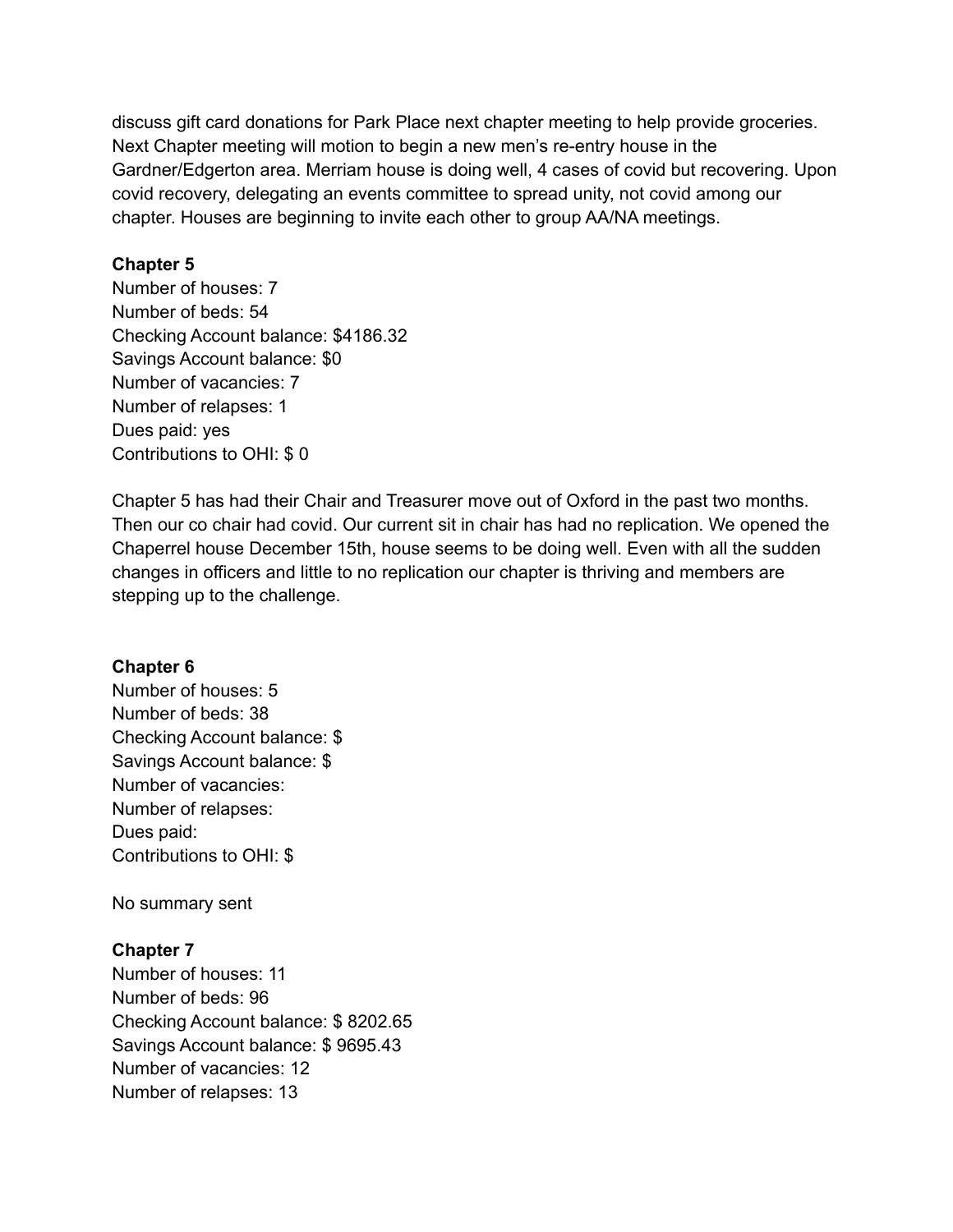Dues paid: yes Contribution to OHI: \$ 0

We are in the works of moving Blue Sage. We held elections and Joel Bone is our new chapter chair. Thank you for allowing this year of service it was an honor and a privilege. Love yall.

## **Chapter 8**

Number of houses: 15 Number of beds: 121 Checking Account balance: \$ 5338.79 Savings Account balance: \$ 6432.88 Number of vacancies: 23 Number of relapses: 24 Dues paid: yes Contribution to OHI: \$ 0

Chapter 8 has been busy the last two months helping several of our houses that were struggling. During our November Chapter Meeting it came to light that we had several issues at our largest woman & children's house, **Oxford House Park Place**. To better address the issues an Emergency Chapter Meeting was called for the next morning at **Oxford House Park Place**, at their scheduled meeting time. At the time the house only had 4 woman living in the 11 woman house. After listening to the house, one member wanting to move out due to the issues in the house and one member that was being manipulative, bullying and intimidating others in the house while not paying her EES and not being on contract, the Chapter voted to restructure the house. Their were numerous issues at hand here and the other house members not feeling like they could speak up and was feeling it was just easier to move on to another house without dealing with the issues and the house. The Chapter voted to restructure the house because the member was nearly \$500 in debt to the house and not on a financial contract. After the restructuring the member in debt was evicted and moved into another Oxford House in another chapter. The house was given a Chapter Loan of \$1950.00 to cover rent and a Chapter donation of \$1000.00 to help with other finances. A member from Willow Creek moved in to try to help out this house. Chapter also asked for a seasoned member to come in weekly for the next 6 months to try to help replicate. Alumni, Housing Services, Chapter, & other seasoned members have been going over to help replicate and assist the last two months. This house has been on quarantine in early December due to a positive COVID case. They had \$500.00 missing out of their checkbook as they are showing a week of EES never got deposited in November, at this time it is unable to be located. They are actively looking for new members & they recently sent out letters to all of the houses in the State of Kansas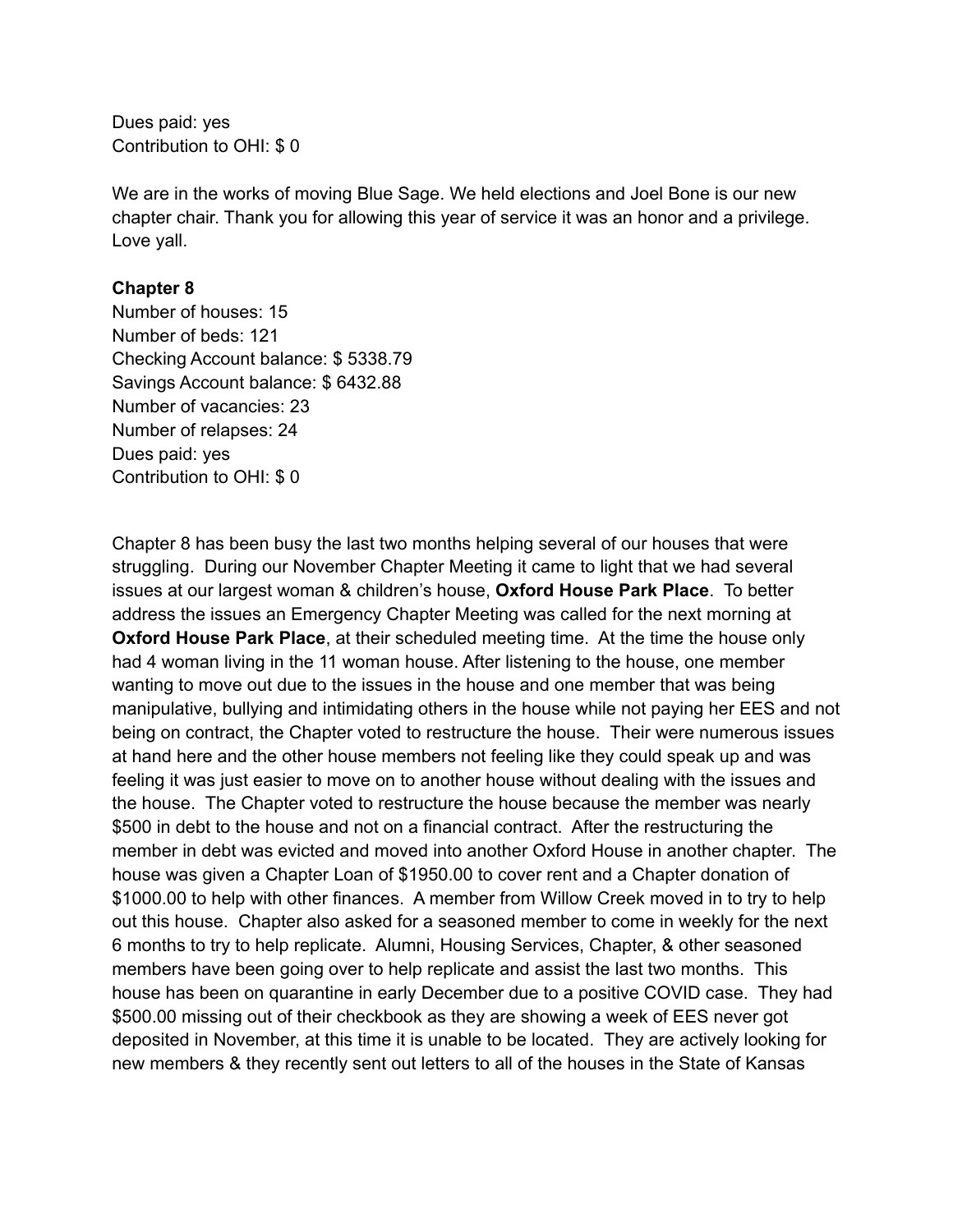asking for donations. Chapter & Alumni is working closely with these members to try to save this house.

Also at our November Chapter 8 meeting a member brought up concerns of members asking another member to obtain mushrooms and K2 for them at **Oxford House Timber Creek**, our men's house in Winfield. The president opted not the attend Chapter Meeting because he didn't feel like he would be able to address the board about the issues going on, so he sent a member that had only been their a few days. The house had motioned to evict the member for asking another member to buy drugs, but that the guys had buddied up and it didn't pass. The house later motioned for a behavior contact after talking to the Chapter Chair and that did pass. **Oxford House Timber Creek** had previously done UA's on the members that had supposedly asked for the drugs and members were passing their UA's and while we go off behaviors again, not much was happening because the guys were sticking together. An Emergency Chapter meeting was called for Monday, the scheduled meeting day for **Oxford House Timber Creek**. Chapter addressed the house and the concerns going on and how usage is zero tolerance, going off of behaviors is key and that we have to hold each member accountable and if a member can't do that, they shouldn't be in oxford. Asking a member to obtain drugs isn't acceptable either. Every member was UA'd and each member passed their UA's. Chapter voted for hair follicle tests to be completed on every member that was present at the time of all of the issues going on, which was a week prior. Chapter reviewed finances and their Treasurer book was a mess, and multiple members were owing money. Chapter committed to helping them get their books in order. It also appeared they may not have enough money to pay rent at the rate they were going, so a Chapter loan in the amount of \$2750.00 was voted for. Chapter Board did room searches of every member, along with vehicle searches. An unused Delta 8 pen was located in the one room and then Kratom was located in his vehicle. This member was evicted from the house. Chapter agreed to keep a close eye on this house and that if things didn't improve fast we would be back to look at restructuring. The member that was on the behavior contract admitted after Chapter left that it was his Kratom in the other members vehicle, so he was evicted. One member was out of town and relapsed while he was out of town at court in KC and another member was "sick" and failed to get his hair follicle completed, so he was evicted. The house is low in numbers but is improving fast. Chapter also contacted Travis Cox, FORA representative for this house/area to also help keep an eye on this house and provide additional assistance. In December this house voted to start doing Re-Entry and had their first Re-Entry participant in their house. At our December meeting **Oxford House Timber Creek** reported that their finances are much better than they thought and are doing much better after the Emergency Chapter Meeting. Due to the issues the house was having we didn't focus on the permanent Charter for this house, but that is the plan for the first part of 2022.

**Oxford House Halo** has been struggling with a lot of new members. They had one or two members that were pretty much doing everything and not replicating on how things should be done and one got burnt out and relapsed. Multiple members either relapsed or voluntary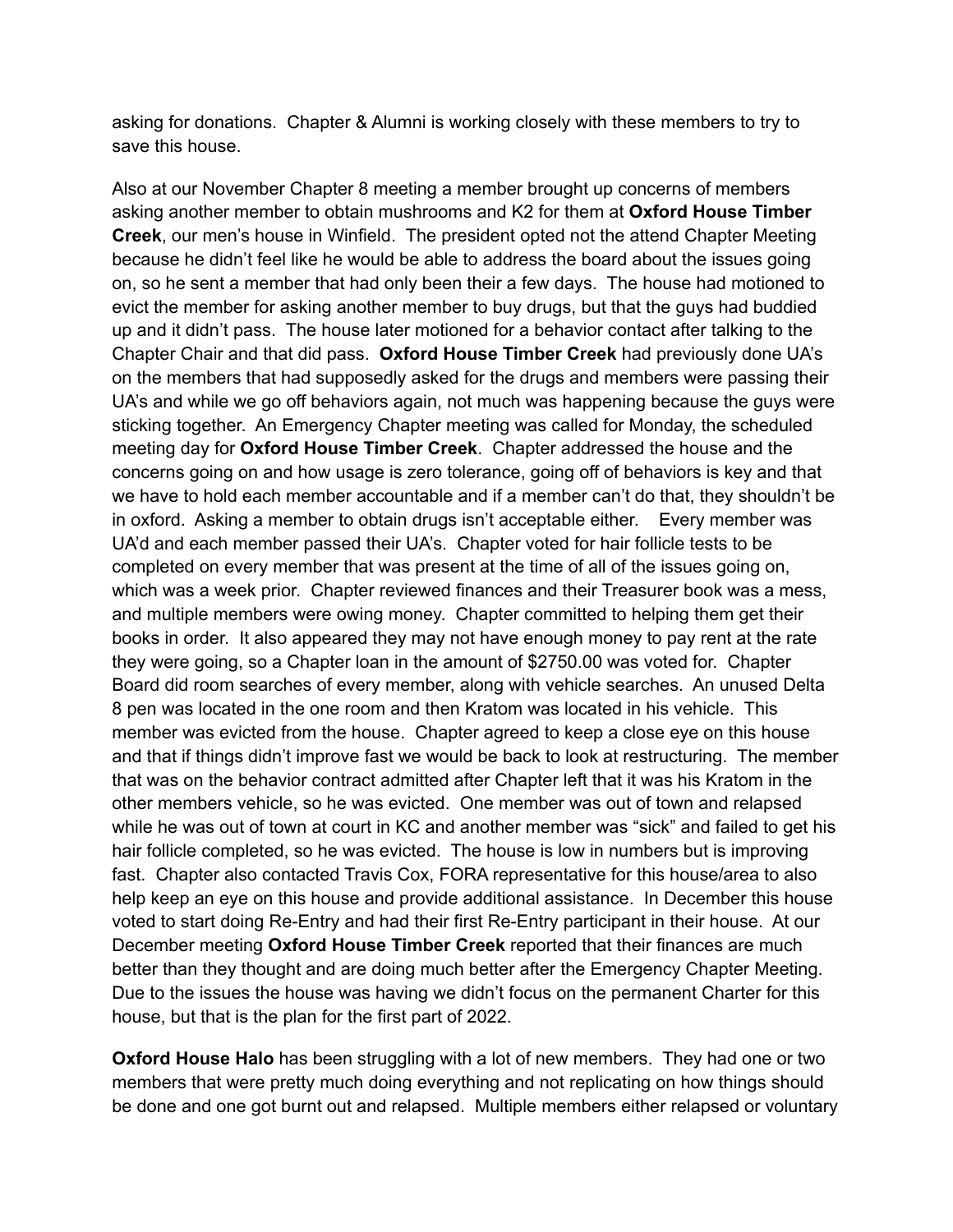departed and left the house in a disarray. Chapter & Housing Services has been over at the house weekly trying to help with replication of positions and understanding of Oxford. Some members haven't found their voice and we are working to get them comfortable with their positions and asking for help. They are in a much better position at this time.

Chapter Chair received a concern that a member at **Oxford House Tree** was allowing people to come over drunk or high as guests and that this member had used as well. Chapter went over and UA'd all the members and reviewed the Secretary minutes. Only one member failed and upon inspecting the Secretary minutes it was discovered that this member was accepted dirty, he had been evicted the night of the relapse but was allowed to be reinterviewed the next day and accepted. Since this incident the house has changed their house rules to require a member to go to detox or be out of the house a minimum of 14 days prior to being allowed to reinterview.

**Oxford House North Ash** had a Re-Entry applicant arrive in November and this individual became at member at **Oxford House North Ash** in December and continues to do well and thriving in the house. They are awaiting their next Re-Entry applicant.

Also back in July, Chapter 8 was struggling with **Oxford House Friedberg**, the house was opened in March and by July every member was moved out or evicted and we had to start fresh. To keep this house a float the Chapter voted to give up to four members 1 month paid EES IF they agreed to stay in the house at least 6 full months to replicate to the new members that moved in, however if the members moved out before the 6 months would be required to pay Chapter 8 back the EES that was paid on their behalf. This has recently caused a problem that we want to address. We had two members move in under the agreed upon conditions (Chapter 8 drafted up an agreement that outlined these conditions and each member filled out and signed). Both of these members left the house early, both on their own accord, one due to relapse and is not longer in Oxford and one because she didn't want to be put on a behavioral contract that they were calling a "Relapse Contract" because she was exhibiting behaviors outside the norm and the house was concerned. The one that was going to be placed on a behavioral contract chose to move into another house, outside of our Chapter 8 and is not wanting to repay back the Chapter. Chapter 8 wants to address that she was aware of the conditions of receiving the money and was not required to accept it because no member is required to stay in any house any period of time, but if she wanted the financial assistance and Chapter was offering the incentive to help out with a struggling house, we feel she is obligated to pay it back to Chapter 8 because she chose to move out prior to satisfying this obligation.

At the end of our Chapter 8 Meeting in December the Chapter did vote in favor of splitting up Chapter 8. Creating Chapter 18. The houses that remain in Chapter 8 are **Oxford House Bekemeyer, Oxford House Friedberg, Oxford House Lakestone, Oxford House Leo, Oxford House Park Place, Oxford House Richmond, Oxford House Robin, & Oxford House Tree.** Moving to the new Chapter 18 will be **Oxford House Ash, Oxford**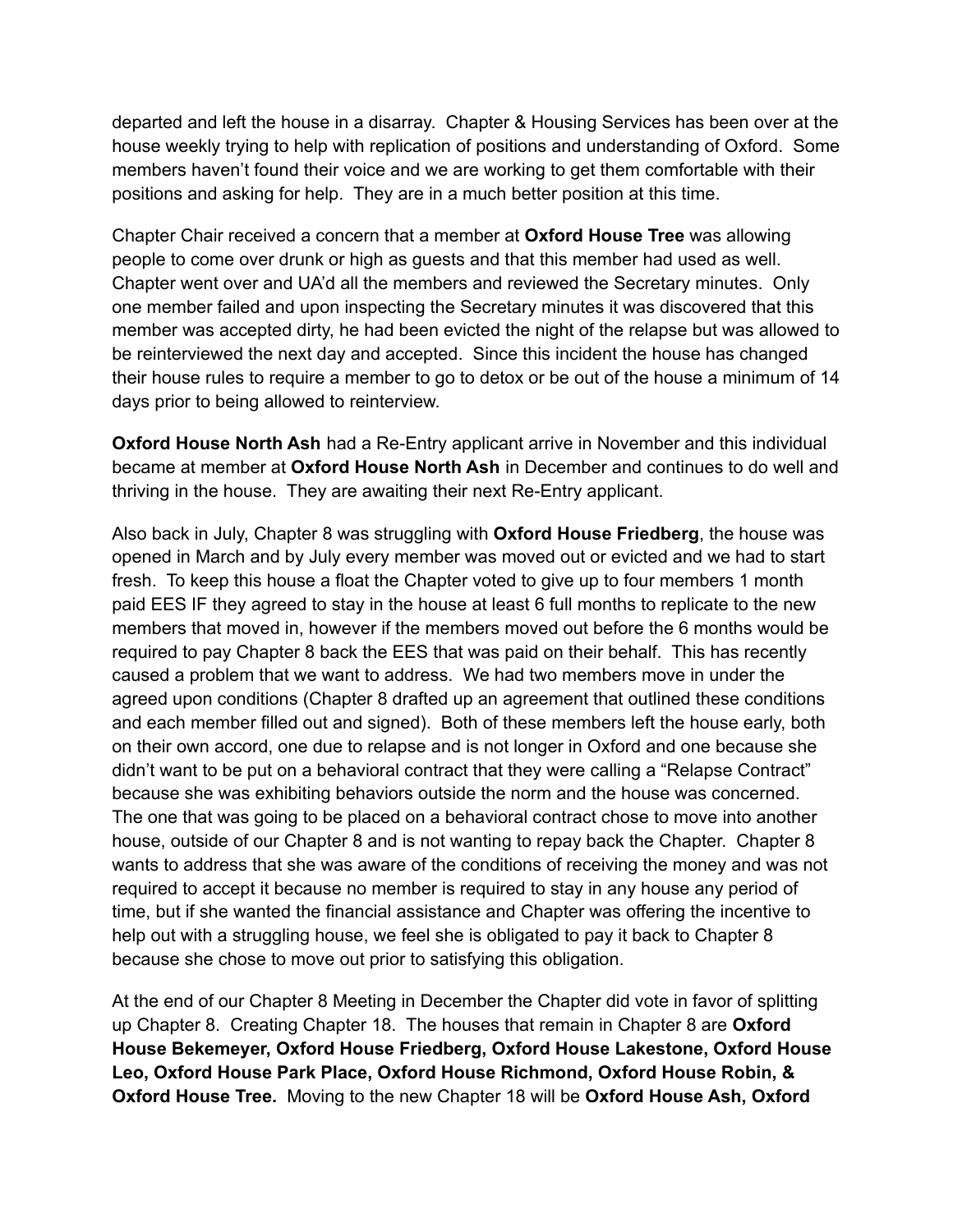**House Grace Haven, Oxford House Halo, Oxford House Orme, Oxford House Timber Creek, Oxford House Tyler Road, & Oxford House Willow Creek.** This split was recommended due to the even mix of new to old house, even bed size distribution for both men & woman with children houses, struggling houses and seasoned members on both sides. The Chapter also voted to split our finances evenly between Chapter 8 & the new Chapter 18. Chapter 8 held elections and the new Chapter 8 Chair is Emily Watkins & the new Chapter 18 Chair is Ty DeBarea. The Application for Oxford House Chapter Recognition for the new Chapter 18 has been completed and submitted to Leigh Ann with FORA. The Chapter 8 meetings will remain the same, no changes. Chapter 18 will have theirs on the 3<sup>rd</sup> Saturday of the month but at 9AM and their Housing Services is on the first Tuesday of the month. We are excited for this new journey and we are still working together as needed to help with replication and the transition.

#### **Chapter 9**

Number of houses: 9 Number of beds: 84 Checking Account balance: \$ 3763.80 Savings Account balance: \$ 3000.00 Number of vacancies: 21 Number of relapses: 5 Dues paid: yes Contributions to OHI: \$ 0

New parallel house opened December 1st going well with normal growing pains. Looking at a new house for Alicia Sanson (W+C house) due to lack of space and landlord issues. Goal of opening 2 additional houses this year. Doing ok with Covid, only 1 person positive chapter wide. Discussing raising house dues to chapter currently \$15 a bed a month.

#### **Chapter 10**

Number of houses: 6 Number of beds: 48 Checking Account balance: \$ 11443.57 Savings Account balance: \$ 3270.69 Number of vacancies: 3 Number of relapses: 1 Dues paid: yes Contributions to OHI: \$0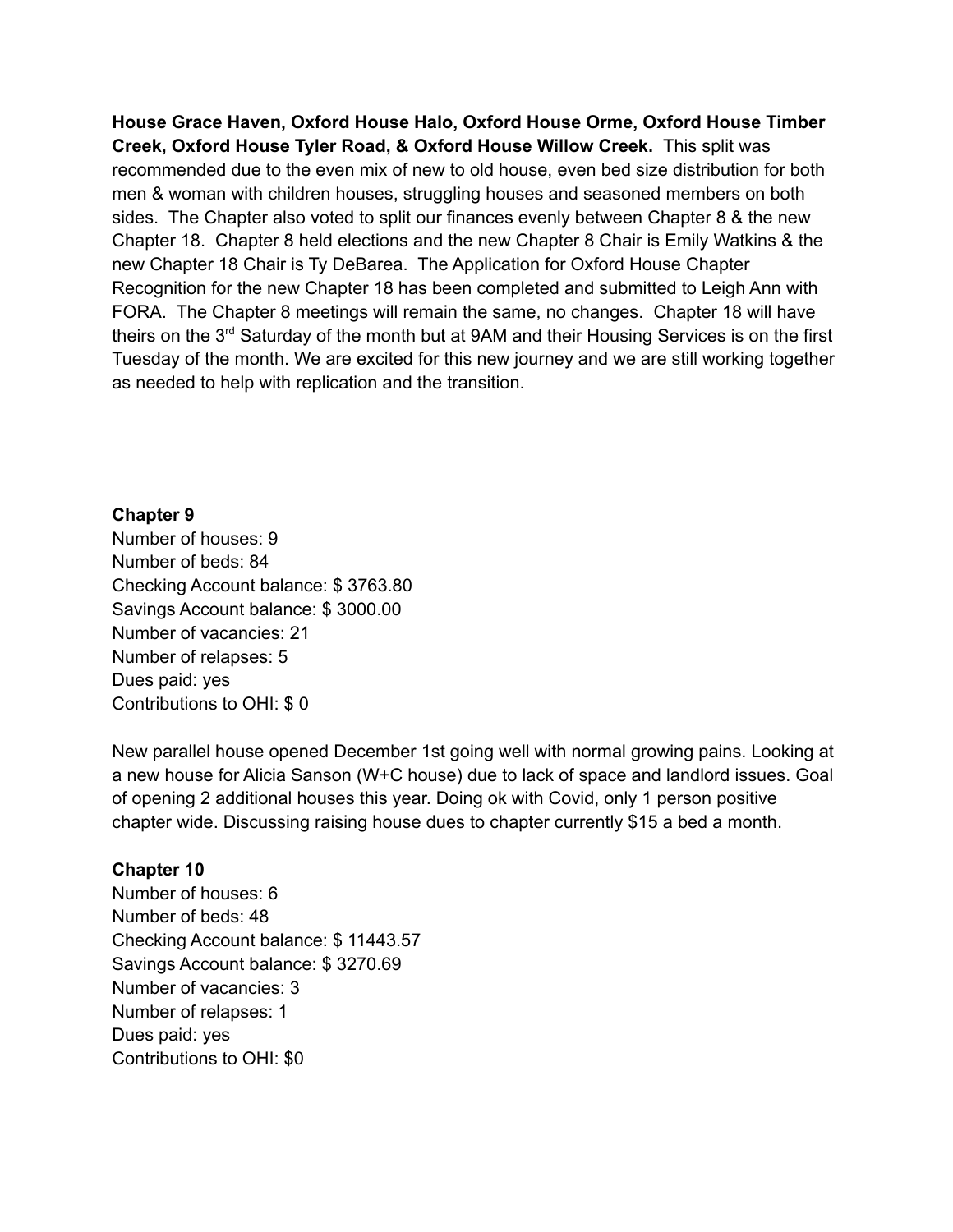We currently have a 6% vacancy rate with only 3 open beds in our chapter. WE have had very minimal covid impact with only 1 positive case throughout the chapter. Due to covid our social activities have been non existent and unfortunately we expect this to continue for the foreseeable future. We elected new officers at our recent chapter meeting. Our housing services chair indicated no issues had presented.

#### **Chapter 11**

Number of houses: 8 Number of beds: 64 Checking Account balance: \$ 6135.45 Savings Account balance: \$ 1002.40 Number of vacancies: 14-3WC Number of relapses: 12 Dues paid: no Contributions to OHI: \$ 100.00

Our chapter has been a complete mess the last 2 months and i have no idea where to begin. We restructured 2 houses and partially restructured a 3rd. Zoe, shocker, and Jayhawk. Zoe was shut down because the girls were allowing people to live there after eviction because they felt bad that she had no where to go. Chapter went in and discovered the evicted member had also gone to the hospital and got morphine and never brought it to the houses attention. 1 member was bullying other members and not allowing their voice to be heard, food stamps were being sold for money in the front yard. The bully was on suboxone without a taper plan and the one selling food stamps. Another member was a hoarder and had been placed on a 30 day contract which was extended to give her more time to clean her room. They were all evicted and interviewed but none were accepted back in. They were encouraged to interview at other womens houses.None were felt to be experience enough to replicate Oxford model and traditions. The halina house landlord had been complaining on multiple occasions the damages having been done by previous residents children. He had stated on numerous occasions that he was considering not having that house be an oxford house. I believe the houses to have cost around 300k with beautiful carpet throughout the house, big picture windows and a very well manicured lawn. One of the nicest houses in Salina for sure. The carpet that was once white were grey, 2 broken windows, very expensive plants and flowers uprooted and 2 sheds completely demolished in less than 3 years time. Meanwhile back at the Jayhawk house where we've not only had previous issues and on contract at one point were once again showing signs of being sick. Not replicating or holding people accountable as well as structural foundation nd bat infestation issues with their lease expiring. We decided as a chapter to switch up houses. We moved the women and children to the old zoe house and the jayhawk guys into the old halina house after having cleaned up both houses and brought them back up to the standard of originally state of move in. At this point we as a chapter felt we needed to interview the guys from Jayhawk to see who would move into the new house. One guy did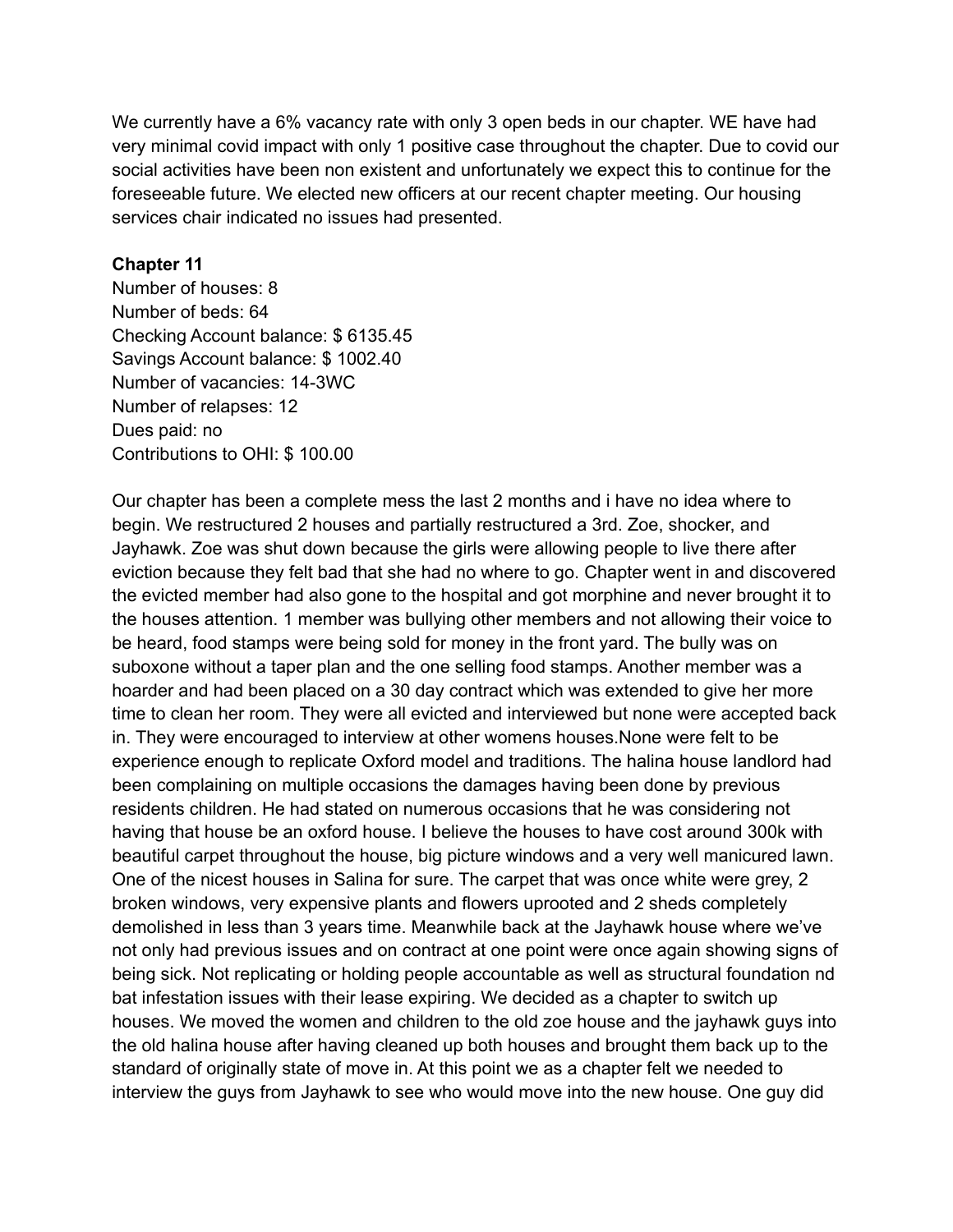not make it and was found to be putting personalities before principles. Last but not least the shocker house was restructured most recently due to much of the same behaviors and breaking charter. Specifically allowing a guy to remain living in the house after physical altercation with the childs mother. No contract was put in place because many of the guys understood what its like to have a "crazy ex". This guy was also bullying other guys in the house. Numerous ER meeting with no solutions to come about. When they found out that Chapter was coming in they decided to finally evict the guy. THen on of the members decided to go get a female from one of our houses in wichita and brought her back to their house knowing she had smoked pot that day. He felt he was trying to help the girl get to manhattan for an interview but didnt make the house aware. He violated his drug court curfew. The house did not vote to evict and a behavior contract was not put in place until a week later and pressure was coming down from chapter. An er chapter meeting was called to discuss the matter and the solution was to have the tharros house conduct their house meeting at shocker and have the guys watch and then they stay and attend shockers house meeting to offer guidance and suggestions. That recommendation sat on the table until last minute that sunday and the guys decided they did not want replication off of a new house. There was no vote and some of the guys new nothing about it. Then it became known that a female had been staying at the house for 4 consecutive days even though chapter was under the impression they had adopted men and childrens rules and were in the process of changing their charter to a men and children house to accommodate a man who had his son living there full time. There was an ER chapter meeting called monday and chapter finally voted to restructure the house 8 guys were evicted and only 4 made it back in. The most seasoned member of the house failed his UA for methamphetamines. The 2nd most seasoned member was the one who broke charter. The 3rd just couldnt put principles before personalities and the last guy refused to interview. Chapter has followed up with guys to put positions in place and help replicate to the new members of that house. We will continue to be in there for next 6 plus weeks. Our chapter has started the 4TK fundraiser and committee is planning some bingo a fun events to help support bank account and future needs. We have elections coming up next sunday and were excited about some new changes coming to chapter 11.

#### **Chapter 12**

Number of houses: 4 Number of beds: 25 Checking Account balance: \$ 1897.63 Savings Account balance: no savings account Number of vacancies: 2 Number of relapses: 4 Dues paid: yes Contributions to OHI: \$ 0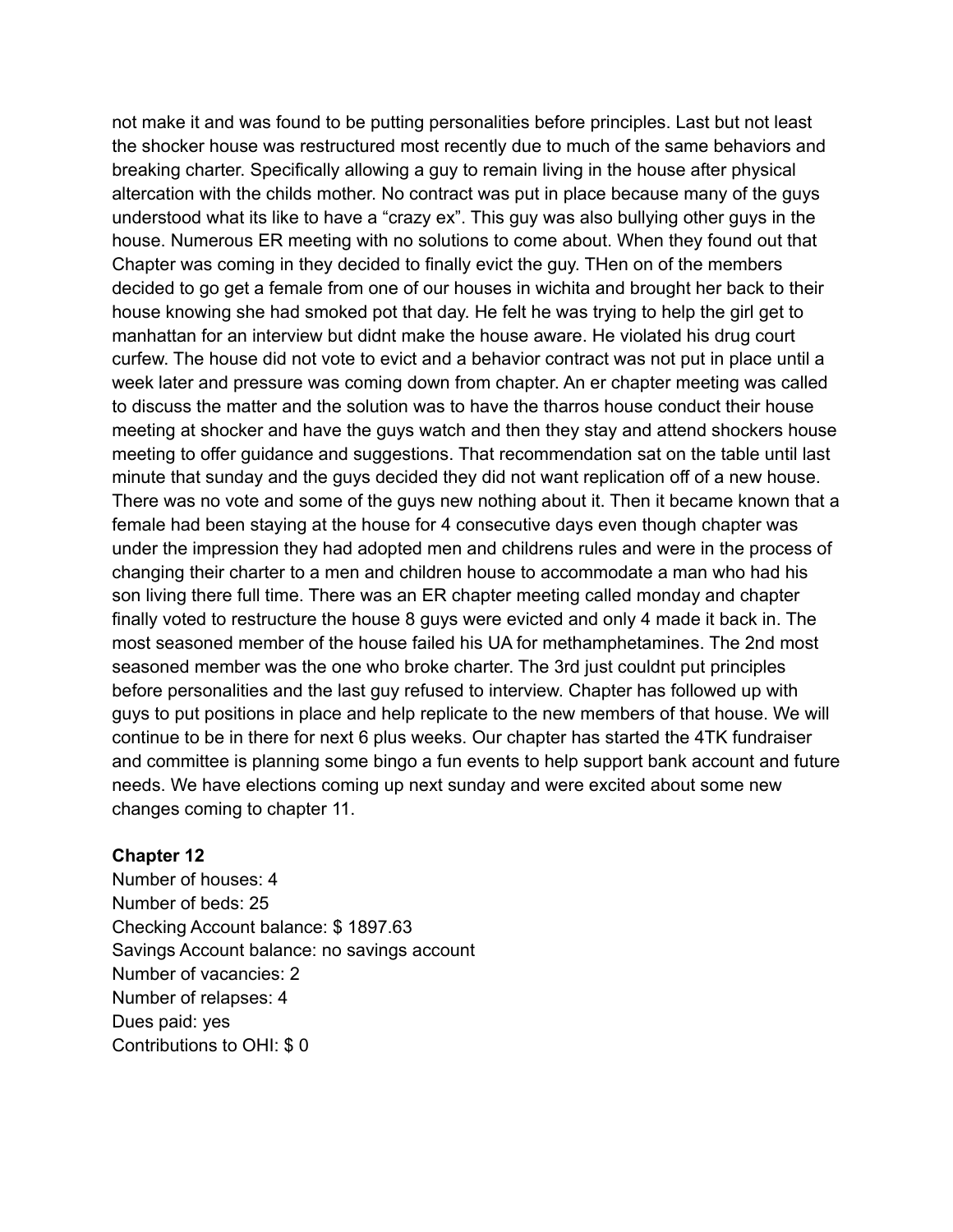Has concern for people using delta8. House dropped every house and had 2 evictions for positive THC. Started a new house (Griffin) the house is doing well.

### **Chapter 13**

Number of houses: 10 Number of beds: 103 Checking Account balance: \$ 3878.14 Savings Account balance: \$ 1300.00 Number of vacancies: 6 Number of relapses: 9 Dues paid: yes Contributions to OHI: \$

Hensonback (women and childrens house) started to fill up, but started having major issues with disruptive behavior. So Chapter went over to er meeting and offered support in evicting 3 members, doing much better now. Webster house was still struggling 6-7 weeks post restructure, they have a new president now and they are now making good progress. We had chapter elections in December, Erin is still the chapter chair and all other leadership positions have new people. 4TK was very successful and we helped 77 kids this Christmas. Chapter 13 is learning and growing and moving in the right direction.

#### **Chapter 14**

Number of houses: 9 Number of beds: 73 Checking Account balance: \$ 5040.93 Savings Account balance: \$ 2002.65 Number of vacancies: 3 Number of relapses: 5 Dues paid: yes Contributions to OHI: \$ 0

Doing very well chapter has come together with the community and has been a big help in opening OH Trojan. NYE fundraiser was a big spreader of covid and we are looking forward to elections.

## **Chapter 15**

Number of houses: 6 Number of beds: 47 Checking Account balance: \$ 2427.11 Savings Account balance: \$ 0 Number of vacancies: 4 Number of relapses: 3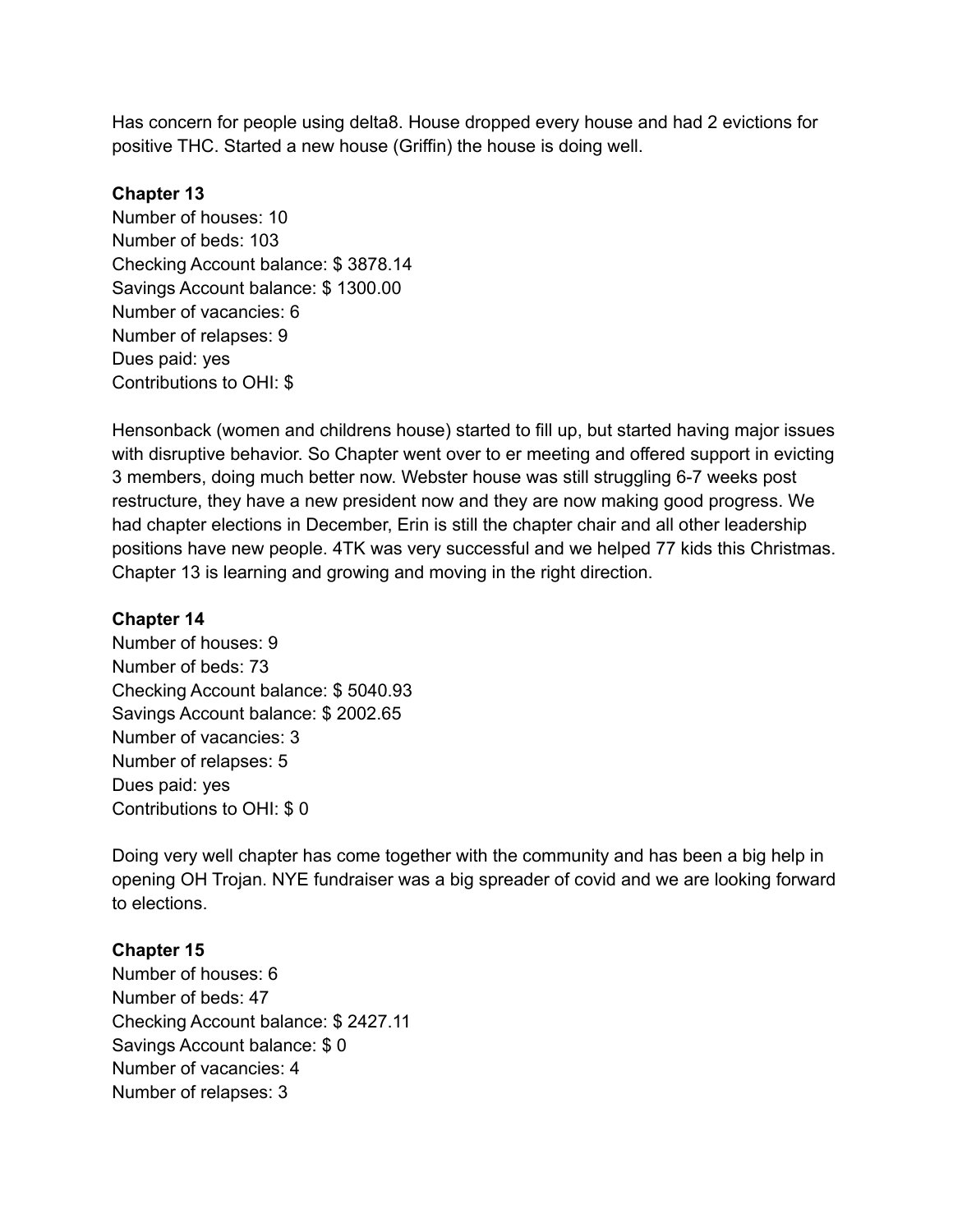Dues paid: yes Contributions to OHI: \$ 0

Everything is going really well in our chapter. We voted to do elections a month early so we could combine it with our holiday party. We elected a fundraising chair which is a position we havent been able to fill in the past and are already brainstorming ideas. It was the first time we have been able to fill all positions our members are really excited to get involved. We talked about opening a new house. We just need to discuss more in depth what kind of house is needed in our area and or kansas. Our Partridge house bought 2 new refrigerators that was funded by our chapter and was greatly needed. There was an issue in a house of disruptive behavior but the house called an ER meeting and was able to resolve it and find a healthy solution. Other than that all is well in our chapter 15, and were really looking forward to this year of 2022.

#### **Chapter 16**

Number of houses: 8 Number of beds: 76 Checking Account balance: \$ 3700.00 Savings Account balance: \$ 3000.00 Number of vacancies: 25 Number of relapses: 12 Dues paid: yes Contributions to OHI: \$1,000.00

In October we restructured a house in Great Bend for failing to evict a member who had tested positive. We were able to have 2 of our alumni members move into the house and the house is now full and doing well. We haven't had much going on in our Chapter and have been focused on our houses working together and achieving the same goal. I think our Chapter is

doing good at putting recovery first in our houses.

## **Chapter 17**

Number of houses: 7 Number of beds: 40 Checking Account balance: \$ Savings Account balance: \$ 0 Number of vacancies: Number of relapses: Dues paid: Contributions to OHI: \$ 0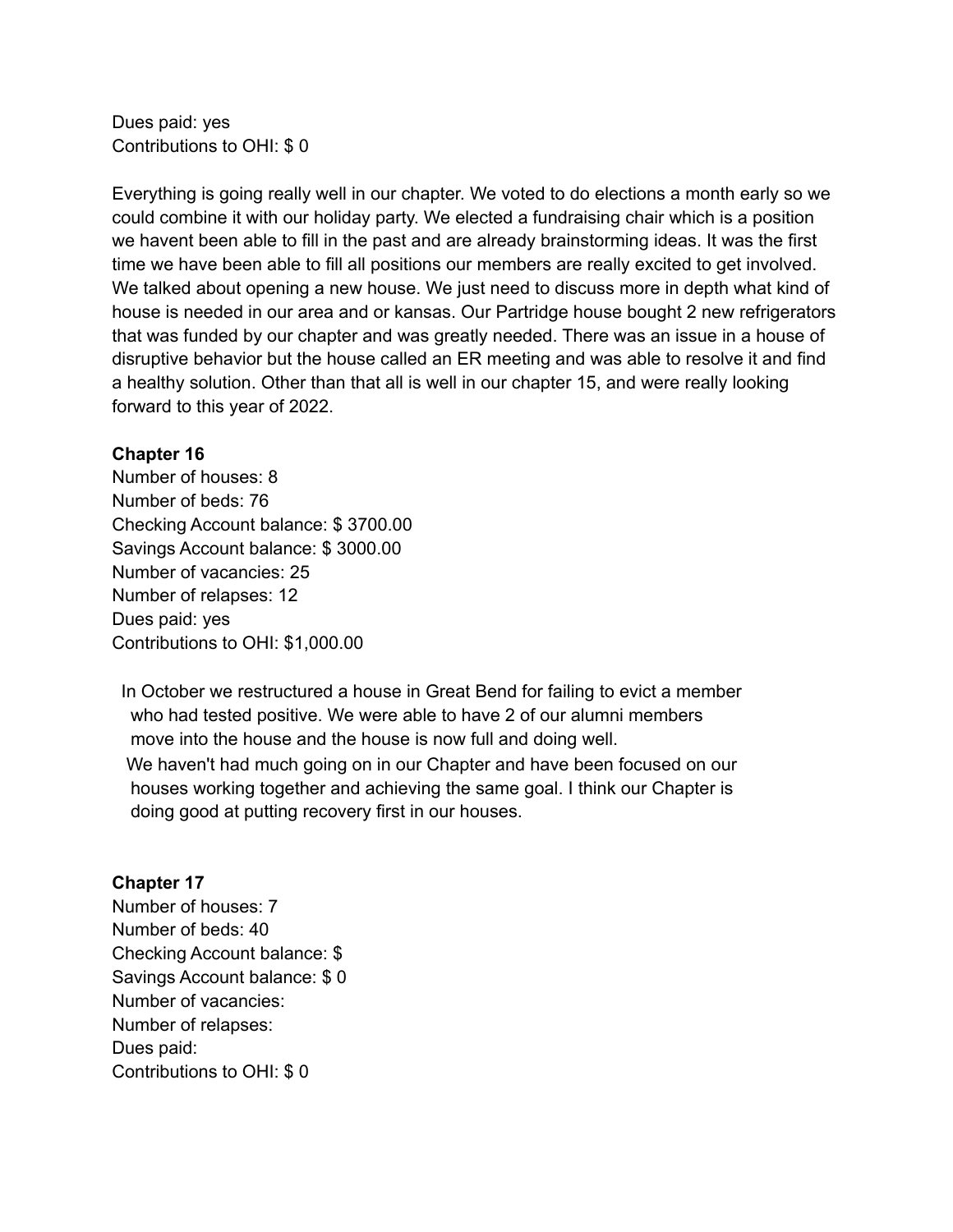No report sent

Motion to accept Chapter Summary Reports. 2nd. **MSP**

#### **Old Business**

Discussed reimbursement from OHI for world table til next state meeting Chapters who need refunded need to provide documentation of who didnt go. Motion to have deadline for world information to be March 12th to be sent to Skye 2nd **MSP**

Motion to accept old business. 2nd. **MSP**

## **New Business**

Chapter 16 4TK - Motion \$2000 a piece for all 3 4TK's (\$6000 total) 2nd Amend to add KOSHA Childrens Christmas \$2000 to total \$8000 **MSP**

### **Roll Call Vote 22 in favor**

Motion \$1000 for Chapter 11 for funding for Christmas for kids (4TK) 2nd **MSP**

## **Roll call vote 22 in favor**

Motion to fine Chapter 17 \$25 2nd **MSF**

Wichita WCC hosting a Masquerade Ball/Prom January 22, 2022 \$25 single \$40 for couples lots of raffles lots of fellowship Roberta A. Alumni to speak.

MAT program in houses discussion of education of how MAT works in Oxford houses have lack of education in chapters need guidance on how to navigate in Oxford.

Michigan Oxford Houses, only 2 houses in the state of Michigan and they are struggling they were behind over 15K in rent utilities were shut off OHI provided a stabilization loan but they still need help looking for donations or gift cards for supplies.

Entertain Motion for \$3000 to go to Michigan houses so moved 2nd **MSP**

## **Roll Call Vote 22 in favor**

Discussion on by laws looked at our state page and the by laws are vague. By laws are meant to be general should say date of meetings positions but other than that they are kept pretty general to protect anonymity. Can be updated as needed when needed.

Discussion of new houses opening and checks not going through. Complications do arise in opening new houses, but to deal with banks order checks immediately take money from FORA and state and open account, it is almost impossible to not deal with cash when first opening houses but write bill of sales have receipts so first audit is accurate. If buying stuff on marketplace write yourself a bill of sale to keep correct documentation. Check writing history is going to be a struggle at first because of no existing checks.

Discussion on Chapter 11. Ashley has been going concerned chapter meetings are running for 5 hours part of chapter is on fire part doesnt care people putting personalities over principles. Chapter had been going to Jayhawk for 6 weeks and it appeared to be getting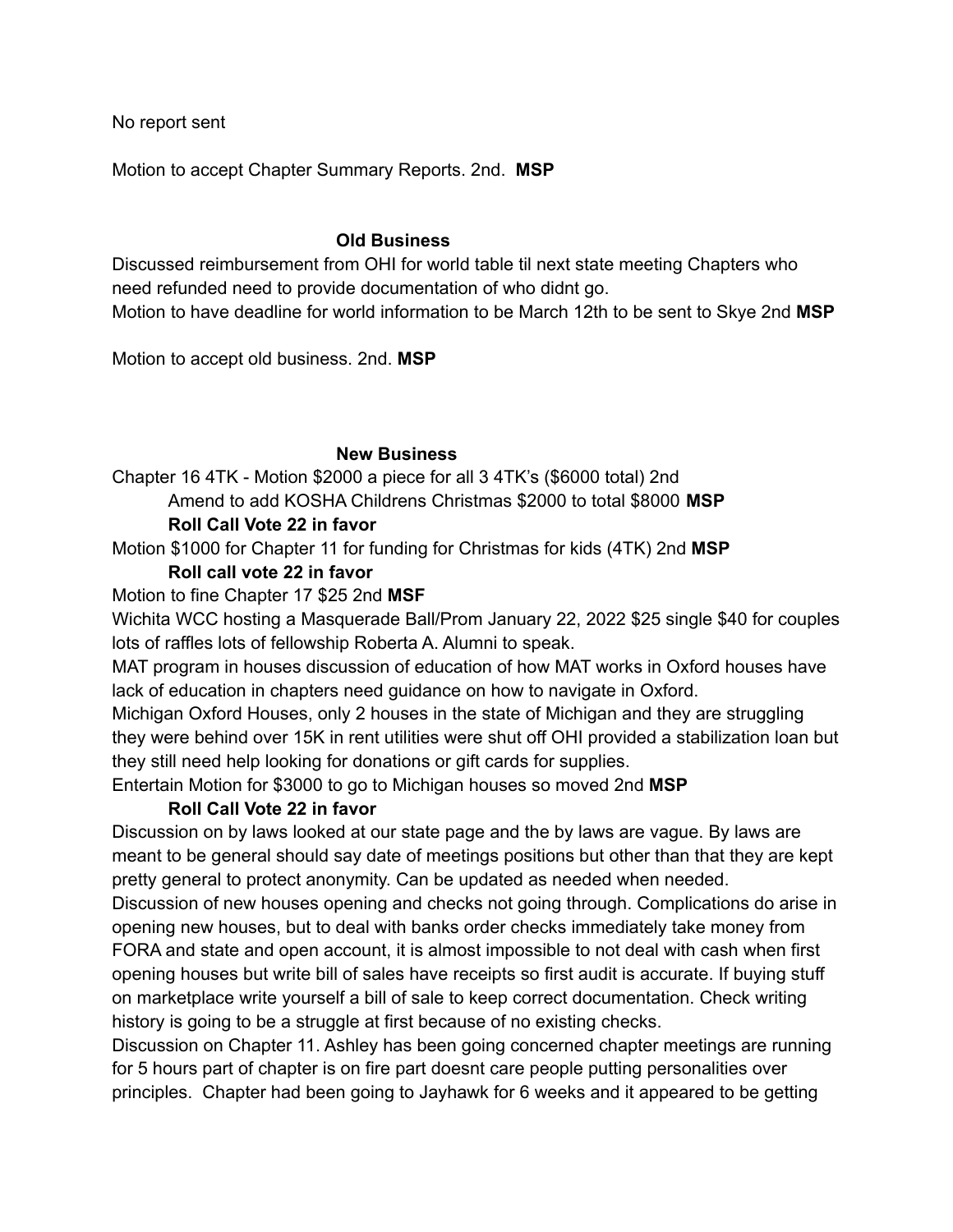worse not better. Screaming autonomy but not standing on principles. Covid taking a huge hit on houses and by the time chapter got involved they were real far gone, women houses struggling need help.

World Council travel expenses for summit, Seth and Marcus going to summit in Arkansas need to be willing to drive, Budget in world council \$1000 but looking into it, it will be about \$2500 for SUV rental, travel all of that.

Motion for \$2500 cap for travel expenses for Arkansas 2nd **MSP**

# **Roll Call Vote: 23 in favor**

Where in budget will we take this excess from. Budget has money set aside for World council.

EMOH (Expecting Mothers of Oxford House)

It will be a committee formed that will help expecting mothers with help such as things needed for babies ie cribs carseats clothes diapers and can help the mothers with assistance in paying EES while they are on maternity leave.

Discussion about people not leaving when evicted. Use recent application with date, build relationship with local law enforcement, and use wording that they lost membership. Motion to make hybrid zoom meetings optional for the rest of the year 2nd rescinded

Discussion: of just handling how our meetings would be. Motion for March state meeting to be held via zoom 2nd **MSP**

# **Discussion: 2 opposed, elections, March 12th at 1 pm via zoom**

Budget and Finance proposal

Motion to accept budget as presented 2nd **MSP**

Motion to have bank statements sent to Dylan rescinded

Motion to close 2nd rescinded

Motion to fine Chapter 17 \$100 cap for not showing up 2nd amended \$50 2nd **MSP** Motion to reimburse savings \$200 and Dana Martinez \$86.90 2nd **MSP**

# **Roll call vote 23 in favor**

Motion for \$1000 donation to help out park place 2nd **MSP**

## **Roll call vote 17 in favor**

## **5 opposed**

Motion to make Chapter 18 part of state 2nd **MSP**

## **Discussion: dues will start being paid**

Asked about dues new house doesnt pay dues to chapter for 6 months so chapter doesnt pay dues to state for 6 months but has to be motioned for.

Motion for Chapter 12 to not pay dues on 6 bed for Griffin house until June 2nd **MSP** Motion to wave Chapter 14 Oxford house Trojan 12 beds until June 2nd **MSP** Motion to allow Chapter 9 to not pay dues on 10 bed Parallel house until May 2nd **MSP** Motion to allow Chapter 5 to not pay dues on 9 beds Chapperell house until june 2nd **MSP** Motion to allow Chapter 11 to not pay dues on Tharros 10 beds until May 2nd **MSP** Motion to allow Chapter 6 to not pay dues on Clementine 6 beds until May 2nd **MSP Motion to accept new business 2nd MSP**